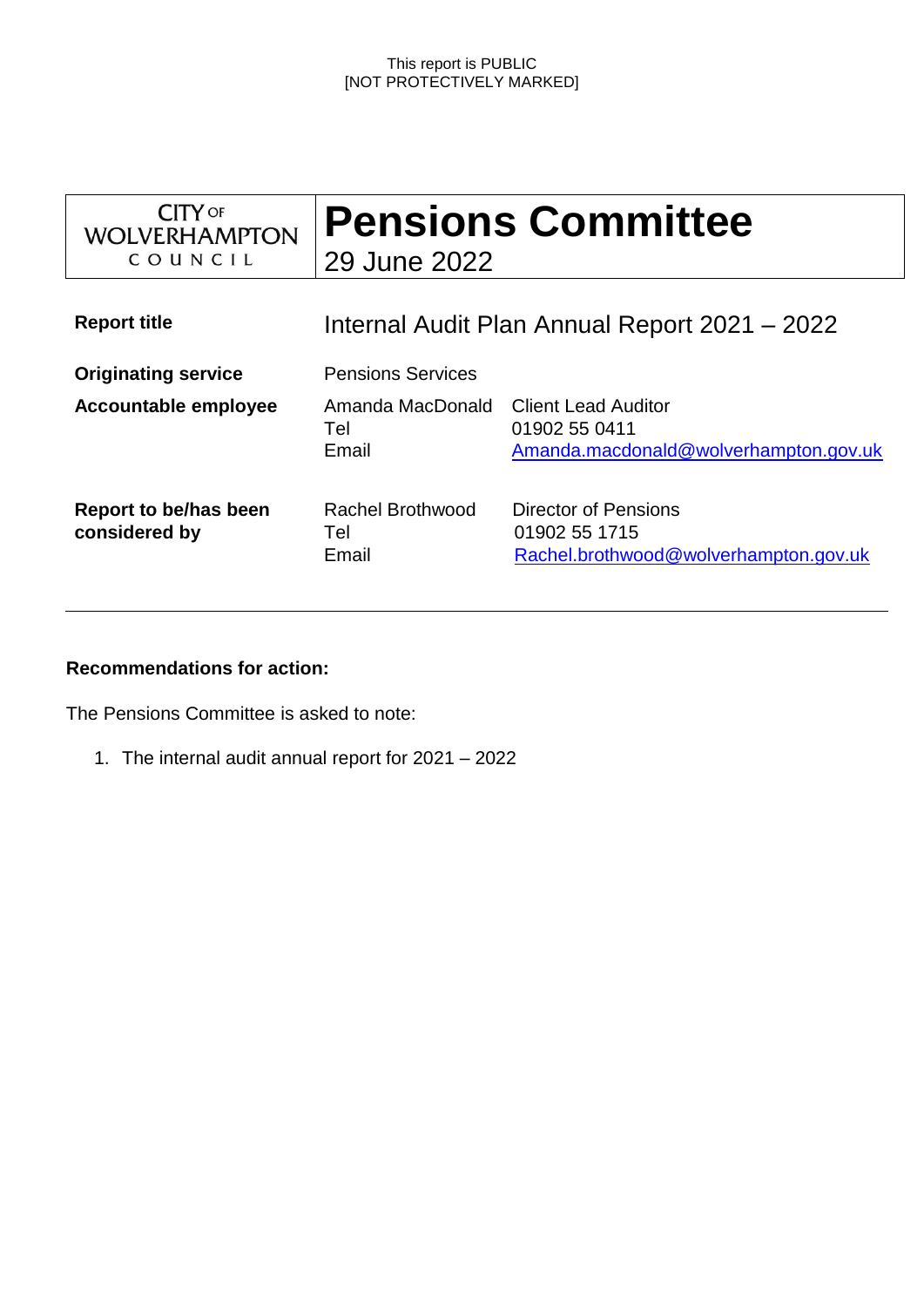# **1.0 Purpose**

1.1 To provide the Committee with the outcome of the work programme for internal audit for 2021 – 2022.

# **2.0 Background**

2.1 The role of internal audit is to provide the Director of Pensions, Section 151 Officer, the Pensions Committee and the Local Pensions Board with an independent and objective opinion on the Fund's risk management, internal controls and governance and its effectiveness in achieving the Fund's agreed objectives. To provide this opinion, we are required to review the risk management and governance process.

# **3.0 Internal Audit Annual Report 2021 – 2022.**

- 3.1 A copy of the outcome report is attached at Appendix A.
- 3.2 The report confirms that no significant audit issues have arisen throughout the year and most importantly, where weaknesses / improvements have been identified during the course of audit work, management have agreed recommendations.
- 3.3 In presenting the report at high level, the Fund notes the commentary is a snapshot of the work undertaken by the teams throughout the year in building controls and compliance which support key service delivery. Since the time of writing the report, actions undertaken by service areas have seen the majority of recommendations implemented with others ongoing in light of wider fund priorities (Operational resilience (linked to business continuity), admin system transition (linked to automation of processes and performance reporting) and the valuation (linked to employer covenant)).
- 3.4 The Fund continues to develop its people strategy to support the development of its workforce, noting its priority to become a people development champion. In consideration of the specific and technical roles required to support the pension service, the Fund has developed its own approach to supporting and appraising its officers. While noted as distinct from the council approach, internal audit have acknowledged the robustness of the Fund's support for its people.
- 3.5 In relation to payroll and payment authorisations, the Fund has adopted internal delegations which set out limits for individual officer sign off on processes. Identifying where the responsibility sits for agreeing payments with no one individual officer having the ability or control to authorise single payments.
- 3.6 The Fund continues to develop its capabilities to monitor and report on employer performance with further enhancements being considered as part of the pensions administration system transition.